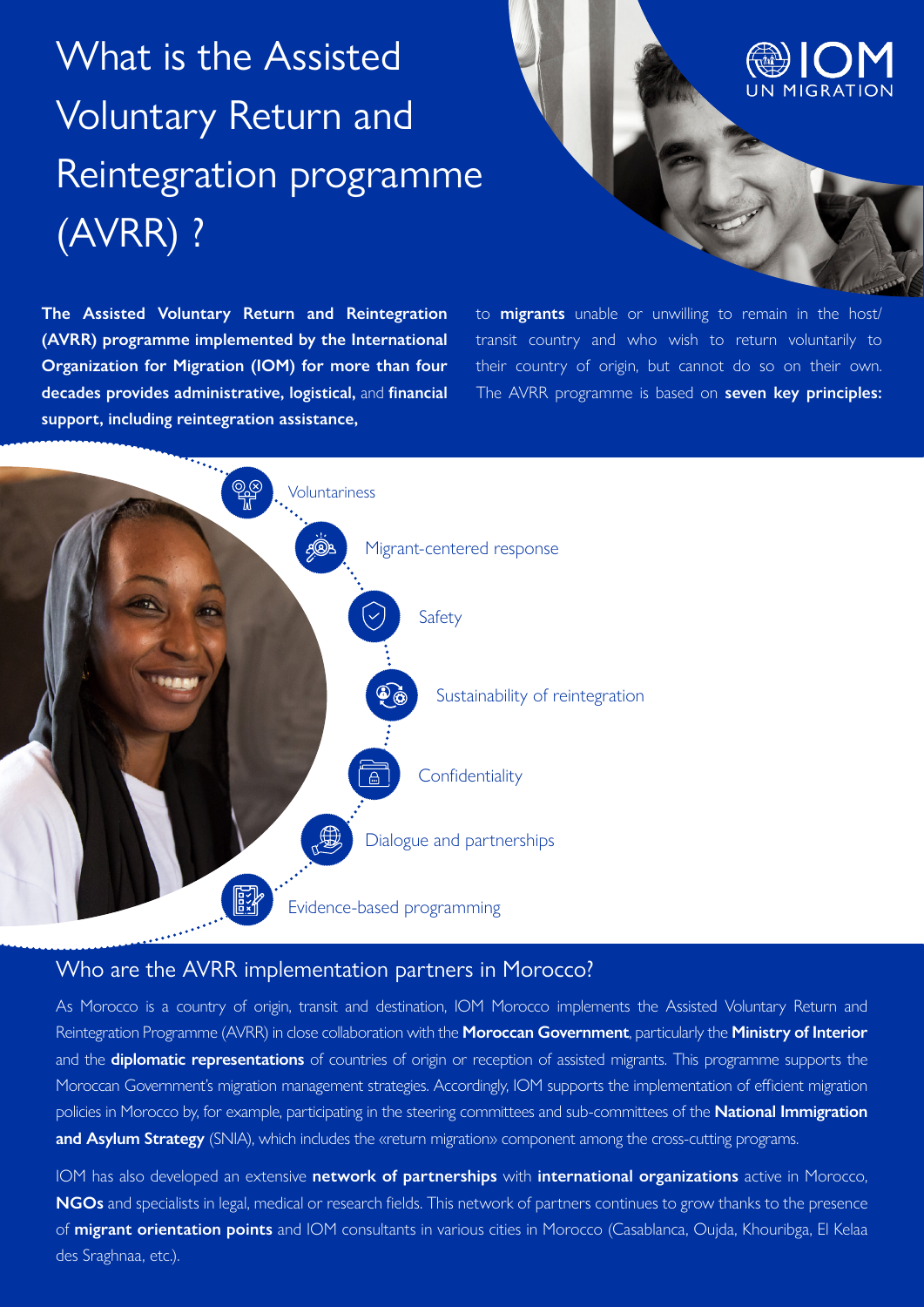## What are the steps of the AVRR programme from Morocco?

The AVRR programme in Morocco offers the alternative of a **dignified and safe return** to migrants in a vulnerable situation in Morocco and supports them towards a **sustainable reintegration in their countries of origin.**



*Reintegration is implemented in collaboration with IOM offices in the countries of origin and their respective partners.* 

### What are the steps of the AVRR programme to Morocco?

The **reintegration of returning Moroccans** is considered sustainable when returning Moroccans reach levels of **economic selfsufficiency**, **social stability** in their returning community, and **psychosocial well-being** to cope with the levers of (re) migration. Returning migrants who have achieved **sustainable reintegration** are able to make migration decisions by choice rather than necessity.



*Reintegration support is done through IOM and its partners including reintegration counselors currently based in Casablanca, El Kelaa des Sraghna and Khouribga. Their job is to identify the opportunities as well as the actors providing support related to reintegration in their region and ensuring the referral of Moroccans returnees to the most appropriate structures or programmes to assist them in their reintegration projects.*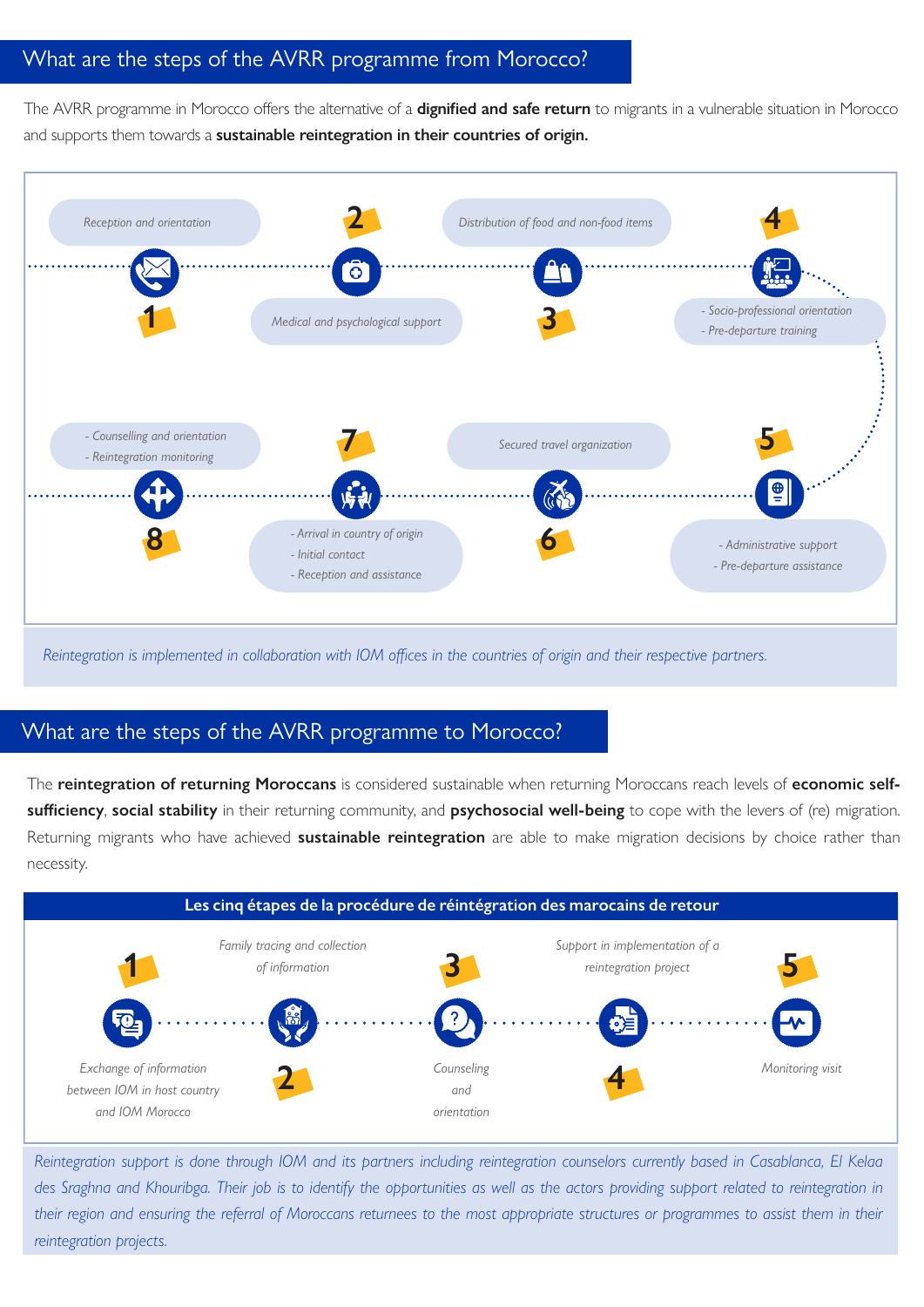Nearly **13,800** migrants in Morocco have benefited from voluntary return since 2005 for returns **to 40 countries** on all continents.

In 2020, **796** migrants (604 men, 192 woman) requested **assisted voluntary return**. Among them; 8 were identified as potential victims of traficking.

The main return countries (in order of importance) are Côte d'Ivoire, Guinea, and Senegal.



*\* The number of assisted returnees depends on the availability of funds, not the number of requests.*

### AVRR to Morocco in numbers

More than **1,829 returning Moroccans** received support in their reintegration process.

#### In 2020, **148 Moroccans have been assisted in their reintegration** (137 men, 10 women, and 1 girl). Among them, **2 have been identified as potential victims of trafficking** and **2 have been assisted for their special medical needs**.

The main host countries of these beneficiaries (in order of importance) were Bosnia and Herzegovina, Greece, and Germany. The beneficiaries mainly settled in the regions of Casablanca-Settat, Marrakech Safi and Beni-Mellal-Khenifra.